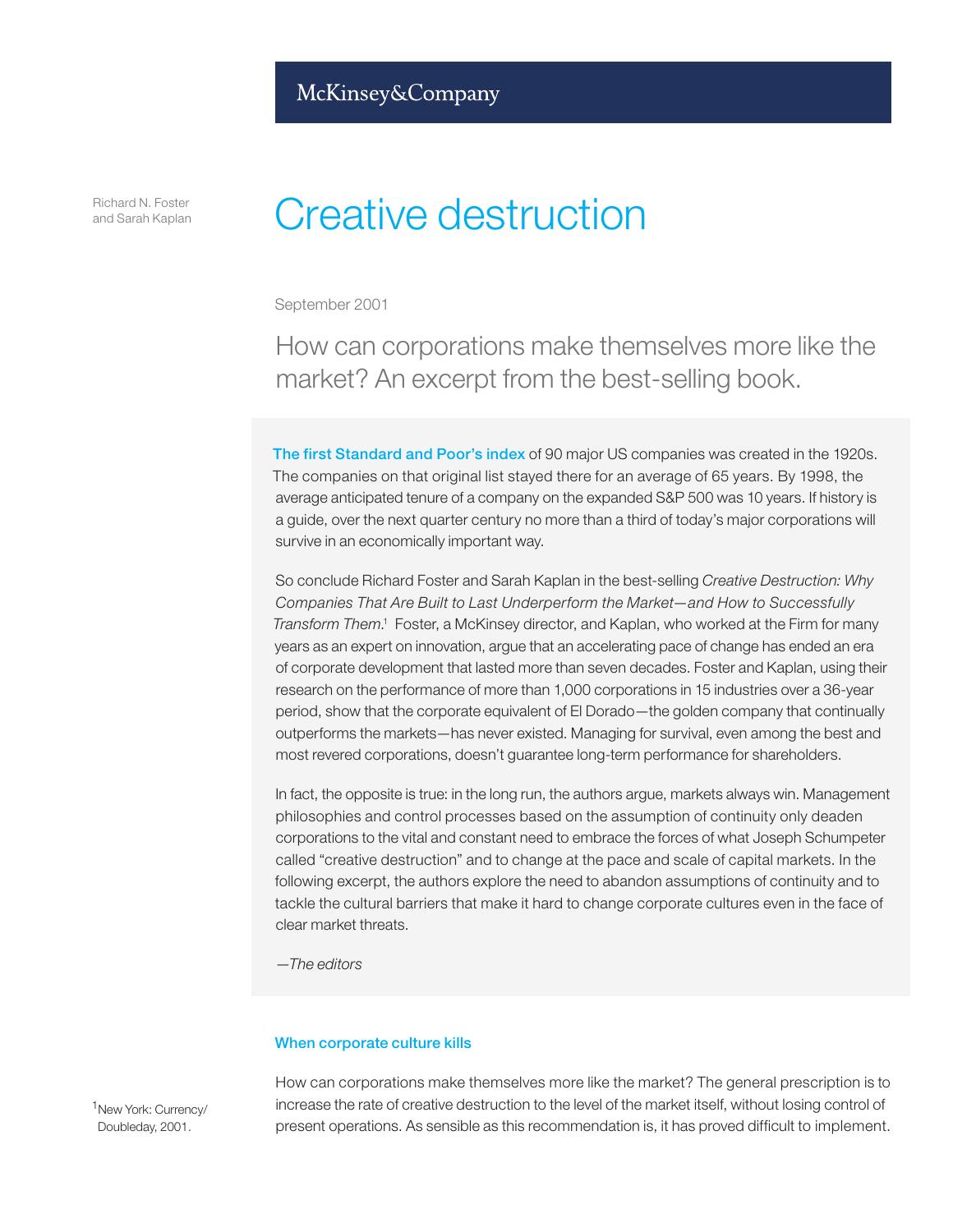Hundreds of managers from scores of US and European companies have told us that while they are satisfied with their operating prowess, they are dissatisfied with their ability to implement change. "How do the excellent innovators do it?" they ask, presuming that excellent innovators exist. "What drives an innovation breakthrough?" Others question how one expands a company beyond its core business. And most fundamental of all: "How do we find new ideas?"

The difficulties behind these questions arise from the inherent conflict between the need for corporations to control existing operations and the need to create the kind of environment that will permit new ideas to flourish—and old ones to die a timely death. This may require trading out traditional assets, challenging existing channels of distribution, or making dilutive acquisitions. But whatever the challenges, we believe that most corporations will find it impossible to match or outperform the market without abandoning the assumption of continuity. Author James Reston Jr., in his book *The Last Apocalypse: Europe at the Year 1000*  A.D.,<sup>2</sup> noted Europe's fear that the first millennium would end in a fiery conclusion:

When the millennium arrived the apocalypse did take place; a world did end, and a new world arose from the ruins. But the last apocalypse was a process rather than a cataclysm. It had the suddenness of 40 years.

The current apocalypse—the transition from a state of continuity to a state of discontinuity has the same kind of suddenness. Never again will American business be as it once was. The rules have changed forever. Some companies have made the crossing. Under Jack Welch, General Electric has negotiated the apocalypse and has seen its performance benefit as a result. Johnson & Johnson is moving across the divide quickly. Corning has been successful in shedding its dependence on consumer durables and becoming a leader in high-tech optical fiber. In France, L'Oréal seems to be on the right track, having found a new way to organize itself and transfer beauty concepts from one economy to another. But these are the exceptions. Few have attempted the journey. Fewer still have made it to the other side successfully.

#### Cultural lock-in

For half a century, until Johnson & Johnson introduced Tylenol, Bayer Aspirin drove the growth of Sterling Drug. Out of fear of cannibalizing its Bayer Aspirin leadership, Sterling Drug refused to introduce its leading European nonaspirin pain reliever (Panadol) to the United States. Instead, it tried to expand its Bayer line overseas but failed. This failure ultimately led to its acquisition by Eastman Kodak. Sterling Drug had become immobilized, unable to change its half-century-old behavior out of fear. Its strong culture—its rules of thumb for decision making, its control processes, the information it used for decision making—blocked its progress and ultimately sealed its fate. It had locked itself into an ineffective approach to the marketplace despite clear signs that it needed to act in a new way.

2New York: Doubleday, 1998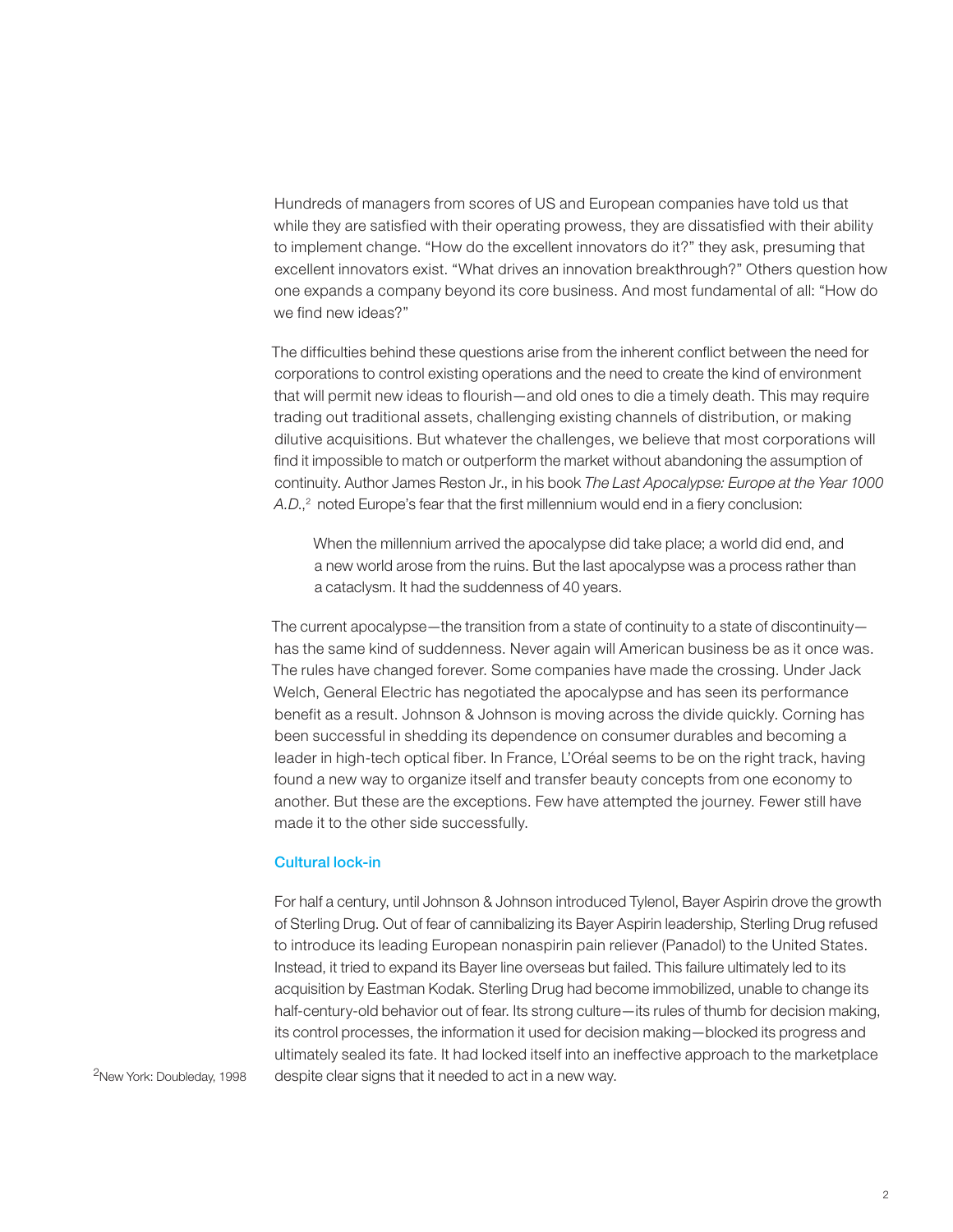"Cultural lock-in"—the inability to change the corporate culture even in the face of clear market threats—explains why corporations find it difficult to respond to the messages of the marketplace. Cultural lock-in results from the gradual stiffening of the invisible architecture of the corporation and the ossification of its decision-making abilities, control systems, and mental models. It dampens a company's ability to innovate or to shed operations with a less exciting future. Moreover, it signals the corporation's inexorable decline into inferior performance. Often, as in the case of Sterling Drug, cultural lock-in manifests itself in three general fears—the fear of cannibalization of an important product line, the fear of channel conflict with important customers, and the fear of earnings dilution that might result from a strategic acquisition. As reasonable as all these fears seem to be to established companies, they are not fears that are felt in the market. And so the market moves where the corporation dares not.

Cultural lock-in is the last in a series of "emotional" phases in a corporation's life, a series that mirrors, remarkably, that of human beings. In the early years of a corporation, just after its founding, the dominant emotion is passion—the sheer energy to make things happen. When passion rules, information and analysis are ignored in the name of vision: "We know the right answer; we do not need analysis."

As the corporation ages, the bureaucracy begins to settle in. Passions cool and are replaced by "rational decision making," often simply the codification of what has worked in the past. Data are gathered, analysis is performed, alternatives are postulated, and scenarios are developed. Attempts are made to avoid the game of information sculpting. Only when rational decision making is in vogue does all the relevant information flow to the right decision maker, at the right time, and in the right form to be easily analyzed and interpreted. Rational decision making is triumphant, at least for a while. This stage is often pictured as the normal state of the corporation, although in our experience, particularly as the pace of change increases, rarely does this ideal state accurately describe how the company actually operates.

Eventually, rational decision making reveals that the future potential of the business is limited. Often, at this point, threatened by the prospect of a bleak future, the corporation falls back on defensive routines to protect the organization from its fate, just as defensive emotions emerge in our lives when we sense impending trauma. Management now sees the future filled more with trouble than with promise. Decisions are made to protect existing businesses. The fear of discarding the old for the new (product cannibalization), the fear of channel conflict, and the fear of earnings dilution through acquisition paralyze acts of creative destruction and often effectively shield the corporation from the perception of future trouble—as well as the need to act—for a long time. Cultural lock-in is established, thwarting the emergence of a leader or team that might save the day.

#### The causes of cultural lock-in

Why does cultural lock-in occur? The heart of the problem is the formation of hidden sets of rules, or mental models, that once formed are extremely difficult to change. Mental models are the core concepts of the corporation, the beliefs and assumptions, the cause-and-effect relationships, the guidelines for interpreting language and signals, the stories repeated within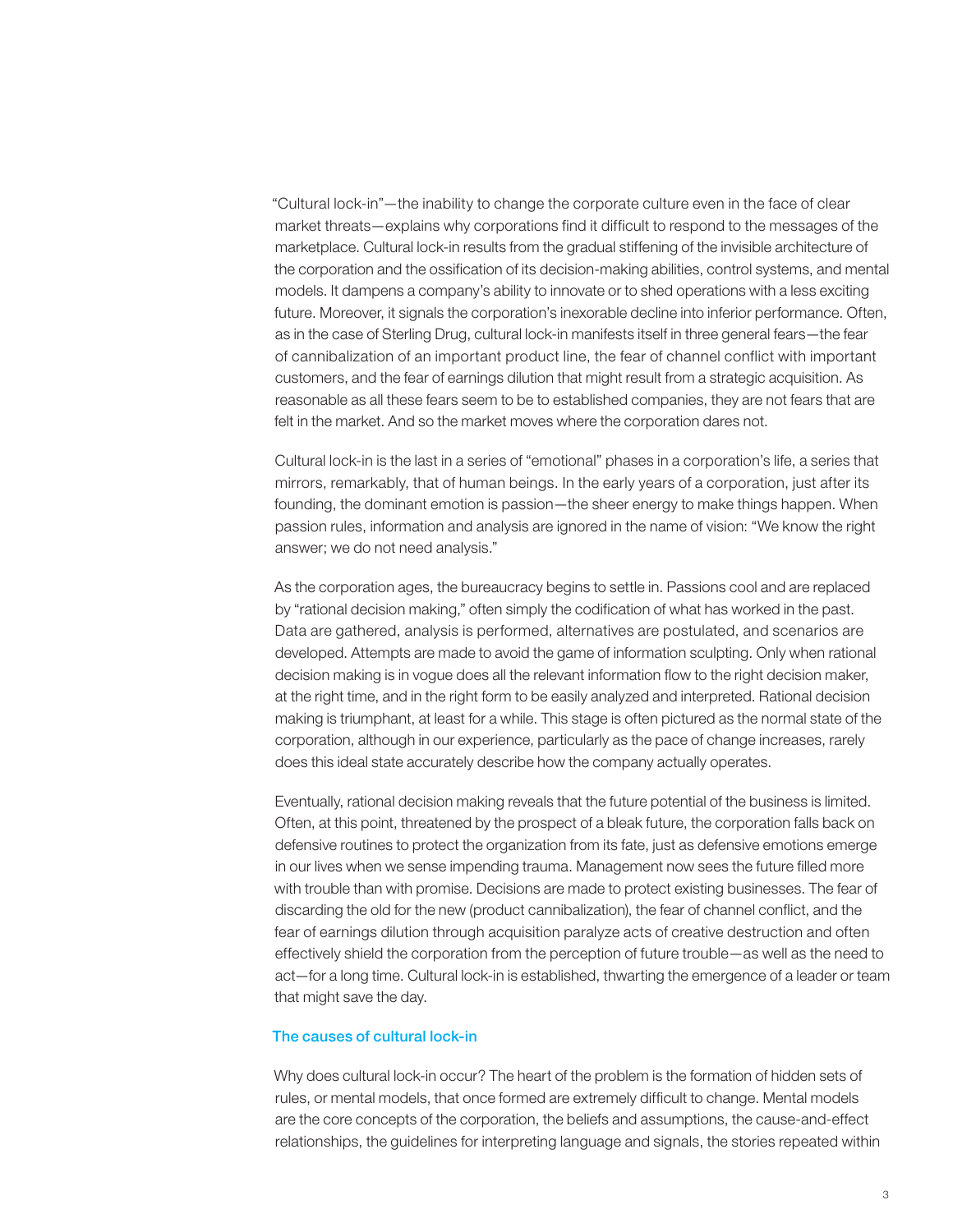the corporate walls. Charlie Munger, a longtime friend of and co-investor with Warren Buffett and vice chairman of Berkshire Hathaway, calls mental models the "theoretical frameworks that help investors better understand the world."

Mental models are invisible in the corporation. They are neither explicit nor examined, but they are pervasive. When well crafted, mental models allow management to anticipate the future and solve problems. But once constructed, mental models become self-reinforcing, selfsustaining, and self-limiting. And when mental models are out of sync with reality, they cause management to make forecasting errors and poor decisions. The assumption of continuity, in fact, is precisely the kind of disconnect with reality that leads corporations into flawed forecasting and poor decisions.

Mental models manifest themselves in corporate-control systems. These systems are designed to ensure the predictable achievement of goals, whether cost control, the control of capital expenditures, or the control of the deployment of key personnel. Effective control means that an informed manager can be reasonably confident that unpleasant surprises will not occur.

Unfortunately, control systems can also create "defensive routines" in organizations, including the failure to challenge the status quo, the failure to encourage a diversity of opinions, the failure to disagree with superiors (thereby displeasing them), communicating in ambiguous and inconsistent ways, and making these failures, even when known, "undiscussable." Change becomes impossible.

Corporate-control systems also undermine the ability of the organization to innovate at the pace and scale of the market. Under the assumption of continuity, for example, the arguments for building a new business can be turned back, since its probable success cannot be proved in advance. Under these circumstances, it is more likely that ideas based on the incremental growth of current capabilities and mental models will be encouraged.

Corporate-control systems limit creativity through their dependence on *convergent thinking*. Convergent thinking focuses on clear problems and provides well-known solutions quickly. It thrives on focus. Order, simplicity, routine, clear responsibilities, unambiguous measurement systems, and predictability are the bedrock of convergent thinking. Convergent thinking is tailor-made for the assumption of continuity. Convergent thinking can be effective at handling small, incremental changes and differences, but transformational changes completely flummox the system.

Discontinuity, on the other hand, thrives on a different kind of thinking, *divergent thinking*. Divergent thinking focuses on broadening—diverging—the context of decision making. It is initially more concerned with questions than with getting to the answer in the fastest possible way. Divergent thinking places enormous value on getting the questions right and then relinquishes control to conventional convergent-thinking processes.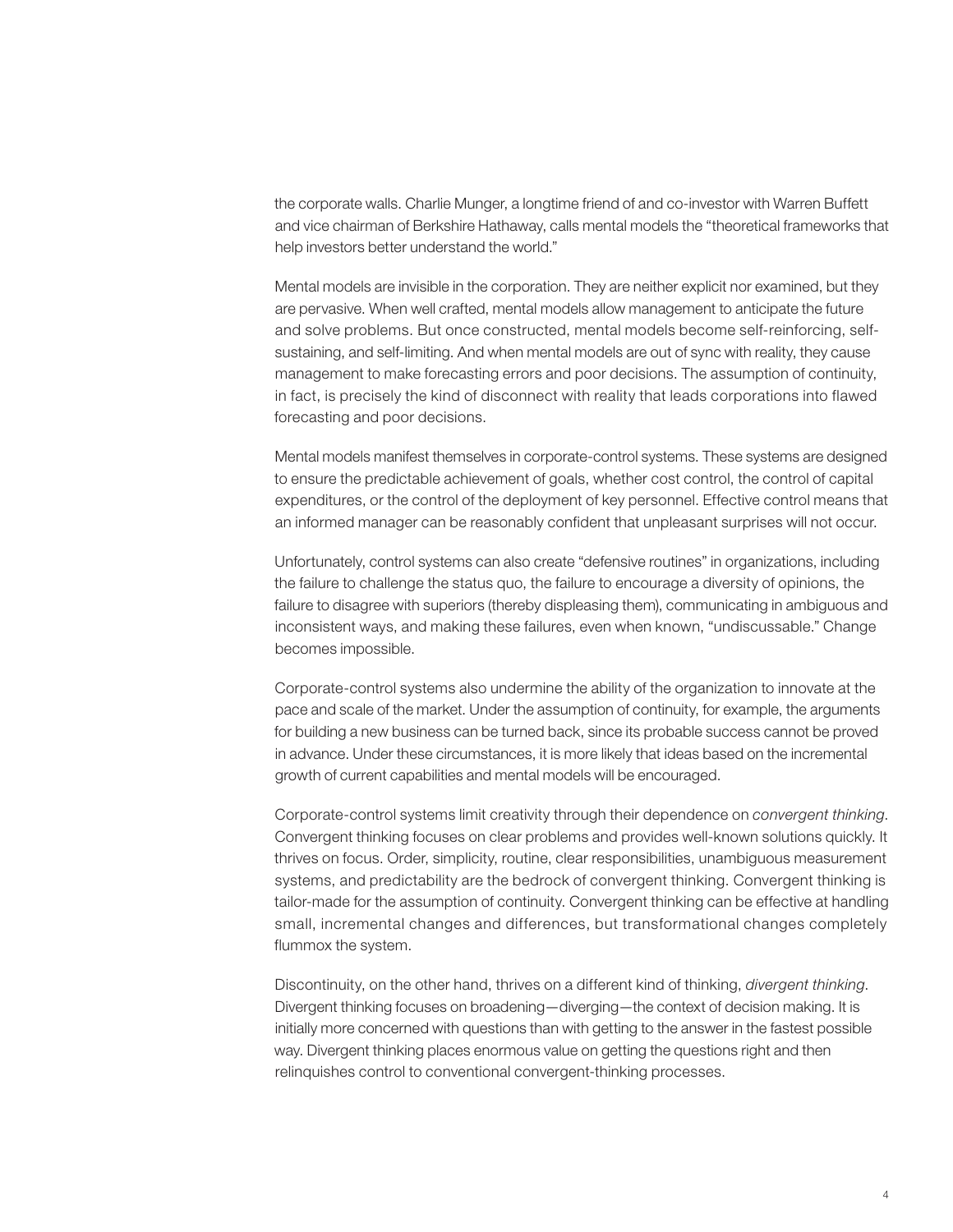Divergent thinking thrives as much on the broad search as on the focused search. It focuses as much on careful observation of the facts as on interpretation of the facts. It focuses as much on the skills of reflection (which requires time away from the problem) as on the skills of swift decision making (which seeks to avoid delay). We refer to these three skills—conversation, observation, and reflection—as the COR skills of divergent thinking. Unfortunately, conventional corporate-control systems, built on the assumption of continuity, stifle the COR skills of divergent thinking or kill it outright.

When mental models are out of sync with reality, corporations lose their early-warning system. Leaders with genuine vision are suppressed. As Ronald Heifetz, codirector of the Center for Public Leadership at the Kennedy School of Government at Harvard, observed: "People who lead frequently bear scars from their efforts to bring about adaptive change. Often they are silenced. On occasion, they are killed."<sup>3</sup>

Abbott Laboratories, for example, flush with the success of its strategy to build strong positions in the medical diagnostic- and test-equipment business, was anxious to avoid the shocks to the pharmaceutical industry posed by the emergence of Medicare and Medicaid, which generated serious pricing pressures. Yet the company found itself with an incumbent chief executive officer who squelched three potential successors seeking to change strategy.

Once cultural lock-in guides a company's decisions, in the absence of some great external shock, the corporation's fate is sealed.

#### How the markets enable change

Markets, on the other hand, lacking culture, leadership, and emotion, do not experience the bursts of desperation, depression, denial, and hope that corporations face. The market has no lingering memories or remorse. It has no mental models. The market does not fear cannibalization, customer channel conflict, or dilution. It simply waits for the forces at play to work out—for new companies to be created and for acquisitions to clear the field.

The markets silently allow weaker companies to be put up for sale and leave it to the new owners to shape them up or shut them down. Actions are taken quickly on early signs of weakness. Only when governments are brought in, as with a bailout, does the market mimic a probable corporate response. Most of the time, the market simply removes the weak players and, in removing them, improves overall returns.

<sup>3</sup>*Leadership Without Easy Answers*, Cambridge, Massachusetts: Belknap Press, 1994.

Lacking production-oriented control systems, markets create more surprise and innovation than do corporations. They operate on the assumption of discontinuity and accommodate continuity. Corporations, on the other hand, assume continuity and attempt to accommodate discontinuity. The difference is profound.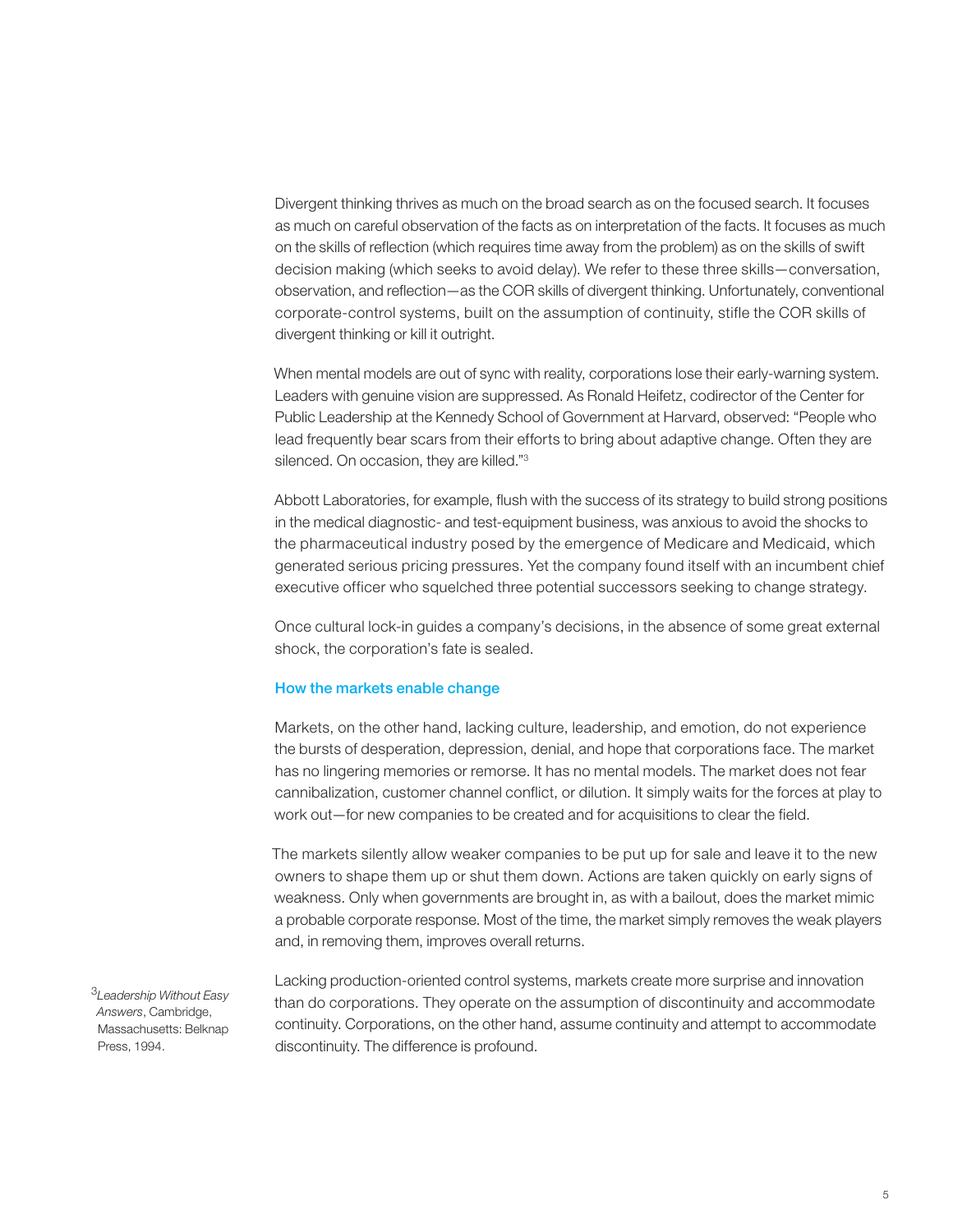### Redesigning the corporation for discontinuity

*The right of any corporation to exist is not perpetual but has to be continuously earned.* —Robert Simons4

The market has pointed the way to a solution. In response to the tension that builds between the potential for improved performance and the actual performance of large businesses in an era of increasingly fast economic change, there are certain kinds of firms—particularly private equity firms—that have demonstrated the ability to change at the pace and scale of the market, and they have earned sustained superior returns for doing so. The two kinds of private equity firms principal investing firms and venture capitalists—are quite different from each other, but each looks somewhat like the holding companies of the late 19th century. It is possible to imagine that private equity firms will form the seeds of the industrial giants of the 21st century.

These newly important firms have been able to outperform the markets for the last two to three decades, longer than any other kind of company we know of. The difference between these partnerships and the conventional corporation is their approach to organizational design. These financial partnerships have discovered how to operate at high levels of efficiency and scale while engaging in creative destruction at the pace of the market, exactly as Joseph Schumpeter envisioned. Created around the fundamental assumption of discontinuity, they have then determined how best to incorporate or fold in the requirements of continuity.

These firms never buy any company to hold forever. Rather, they focus on intermediate (threeto five-year) value creation. Corporations, in contrast, concentrate on the very short term (less than 18 months) for operations and the very long term (greater than eight years) for research.

Private equity firms make as much money by expanding the future potential of their properties as they do by increasing the properties' operating income. When a private equity firm invests in a company or buys all of the equity, the firm buys it with a "take-out" strategy in mind: management knows what it must do in the next three to five years to build the property so that it has long-term value for the next buyer.

Finally, private equity companies think of their business as a revolving portfolio of companies in various stages of development. They realize that they will sell some of their properties each year and buy others. They keep the pipeline full of new properties at the front end and supplied with buyers at the back end, cultivating both simultaneously (a skill at which they excel).

<sup>4</sup>*Levers of Control: How Managers Use Innovative Control Systems to Drive Strategic Renewal*, Boston: Harvard Business School Press, 1995.

These firms differ from conventional corporations not only in their divergent thinking but also in the depth and speed of their research activities. Moreover, private equity firms allow each of the companies they buy to retain its own control systems. This allows the private equity firm to concentrate on creation and destruction to a far greater extent than do traditional corporations and even to a greater extent than a private equity firm's own wholly or partially owned subsidiaries do.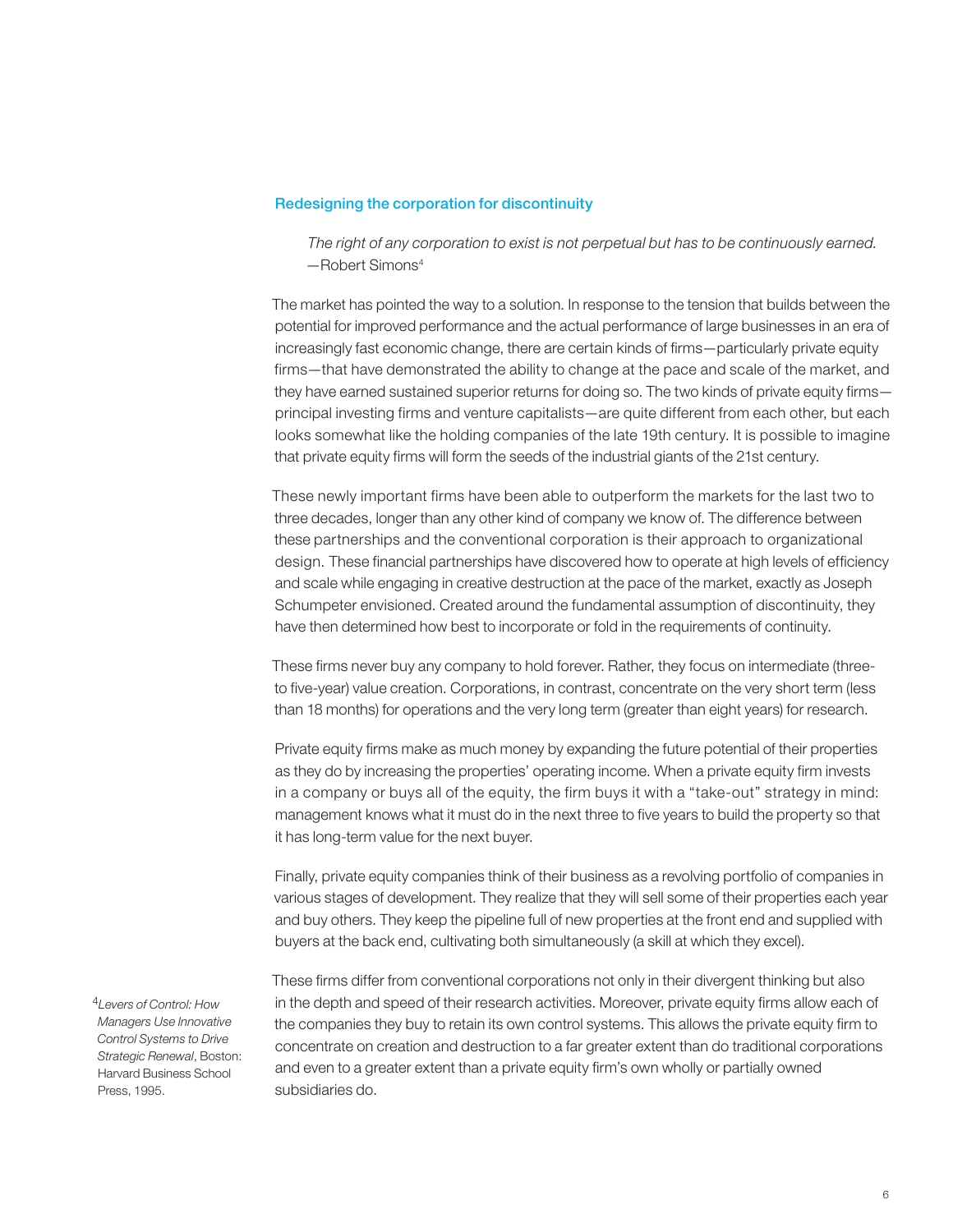#### The road ahead

Long-term corporate performance has not matched the performance of the markets, because corporations do not adapt as fast as the markets do. This is due to the way corporations evolve, not because of the way they accomplish their day-to-day work. For historical reasons, as we have discussed above, corporations have been designed to operate—to produce goods and services—rather than to evolve. In order to evolve at the pace of the markets, they have to get better at creation and destruction—the two key elements of evolution that are missing.

Redesigning the corporation to evolve quickly rather than to operate well requires more than simple adjustments; the fundamental concepts of operational excellence are inappropriate for a corporation seeking to evolve at the pace and scale of the markets. One cannot just "add on" creation and destruction; one has to design them in. And only if the corporation is redesigned to evolve at the pace and scale of the markets will long-term performance improve. Markets perform better than corporations because markets allow new companies to enter more freely, and they force the elimination of those companies without competitive prospects more ruthlessly than corporations do. Moreover, markets do these things faster and on a larger scale than do corporations.

We believe that corporations must be redesigned, from top to bottom, on the assumption of discontinuity. Management must stimulate the rate of creative destruction through the generation or acquisition of new firms and the elimination of marginal performers—without losing control of operations. If operations are healthy, the rate of creative destruction within the corporation will determine the continued long-term competitiveness and performance of the company. Today's financial partnerships give us confidence that this realignment can actually work. They also suggest a way to do it.

To create new businesses at a faster rate, corporations also need to ponder the details of divergent thinking. Divergent thinking is a prelude to creativity. Many divergent thinkers possess apparently opposing traits: they may be passionate and objective or proud and humble; they may be both extroverted and introverted; in negotiations they may be flexible and unyielding, attentive and wandering. They possess what Mihaly Csikszentmihalyi, one of today's leading thinkers on creativity and the author of *Creativity: Flow and the Psychology of Discovery and*  Invention,<sup>5</sup> has called "a sunny pessimism." F. Scott Fitzgerald described it this way:

The test of a first-rate intelligence is the ability to hold two opposed ideas in the mind at the same time, and still retain the ability to function. One should, for example, be able to see that things are hopeless and yet be determined to make them otherwise.<sup>6</sup>

Managing for divergent thinking—that is, managing to ensure that the proper questions are addressed early enough to allow them to be handled in an astute way—requires establishing a "rich context" of information as a stimulus to posing the right questions. It requires control through the selection and motivation of employees rather than through control of people's actions; ample resources, including time, to achieve results; knowing what to measure and when to measure it; and genuine respect for others' capabilities and potential. It also

5New York: HarperCollins, 1997.

<sup>6</sup>*The Crack-Up*, New York: New Directions Publishing, 1945.